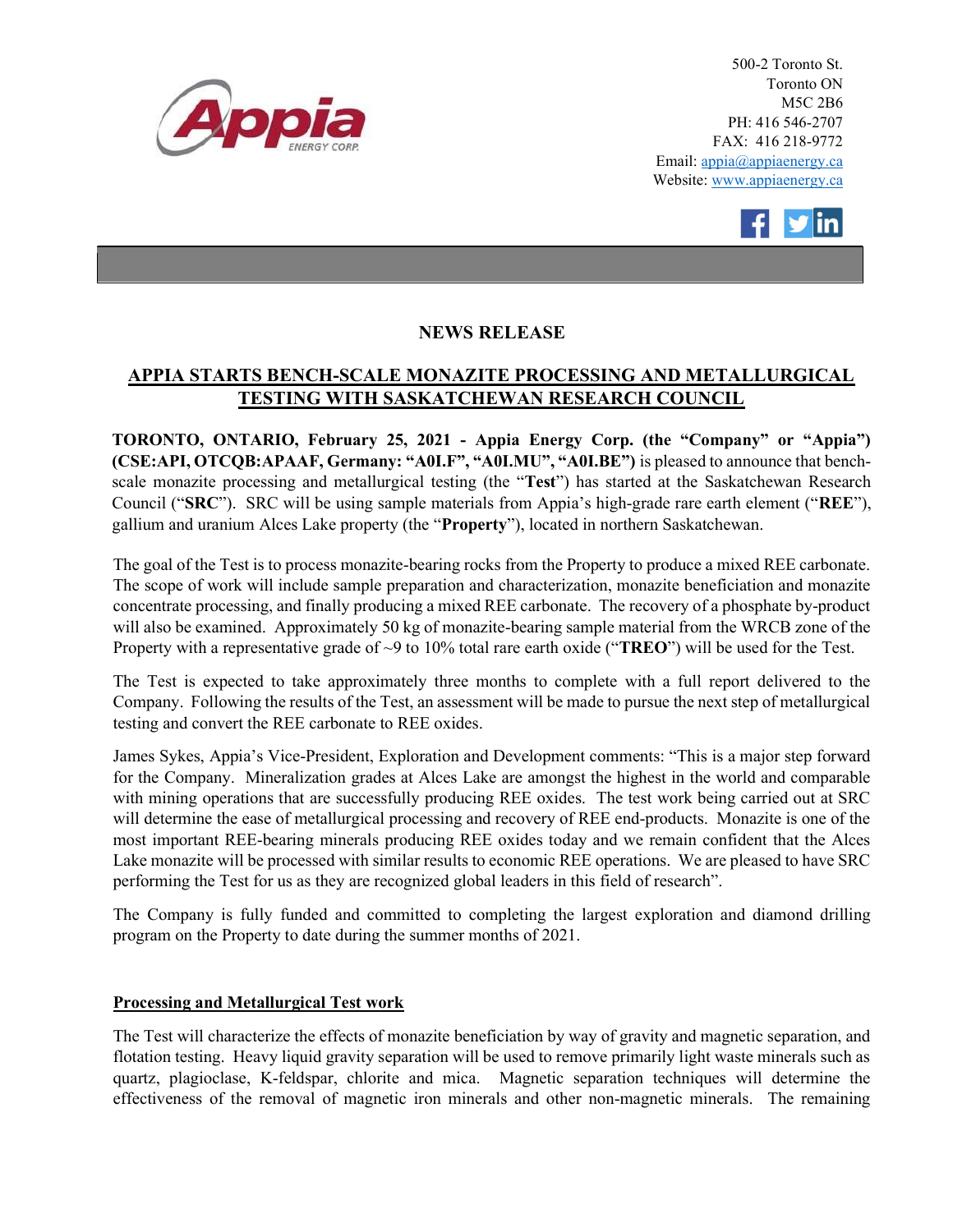concentrate after the two separations will be combined and used to evaluate the effectiveness of flotation testing, which is one of the most common methods to recover and concentrate monazite from ore deposits. The end goal of these processes is to produce a high-grade monazite concentrate with a target grade of 55 to 60 wt% TREO for downstream hydrometallurgical testing.

The monazite concentrate will then be ground to a fine powder and followed with caustic cracking where the monazite will be decomposed in a strong basic solution of caustic soda, converting the REE phosphate to REE hydroxides. The solid REE hydroxide will be used for acid selective leach tests and the filtrate and washes will be used for phosphate recovery tests.

Acid selective leaching will be used to dissolve the solid REE hydroxide residue and to test the initial separation of REEs from radioactive elements such as Th and U, as well as iron. A REE pregnant leach solution is expected to be produced at the end of the acid selective leaching process. Tests to remove radium and other impurities if any, will also be trialed with subsequent purification processes. Following the purification processes, a purified REE chloride solution is expected to be obtained, which would then be used to precipitate a mixed REE carbonate by the addition of sodium bicarbonate.

The liquid portion derived from the caustic cracking process is anticipated to be enriched with phosphate and caustic soda. The solution will be evaporated to recover a phosphate by-product by crystallization. The unreacted caustic soda in the mother liquor can be recycled and reused in the caustic cracking process. Prior to phosphate by-product recovery, the solution might contain radioactive materials and therefore an additional two-step process will be applied to remove the radioactive contaminants and improve phosphate by-product purity.

All solid, liquid and radioactive wastes produced from both beneficiation and hydrometallurgical tests will be disposed of following SRC's waste disposal protocols and using their facilities.

### ALCES LAKE SUMMARY

The Property encompasses some of the highest-grade total and critical rare earth elements ("CREE") and gallium mineralization in the world. CREE is defined here as those rare earth elements that are in short-supply and high-demand for use in permanent magnets and modern electronic applications such as electric vehicles and wind turbines, (i.e: neodymium (Nd), praseodymium (Pr) dysprosium (Dy), and terbium (Tb)). The Alces Lake project area is 17,577 hectares (43,434 acres) in size and is 100% owned by Appia. The project is located close to an old mining camp with existing support services, such as transportation (i.e., 15 km from the nearest trail), energy infrastructure (hydroelectric power), a 1,200 m airstrip that receives daily scheduled services, and access to heavy equipment.

Since detailed exploration began at Alces Lake in 2017, a total of seventy-four (74) REE, gallium and uranium bearing surface zones and occurrences over 45 km of the System have been discovered on the Property. To date, less than 1% of the Property has been explored with diamond drilling. The Property is located in Saskatchewan, the same provincial jurisdiction that has planned to develop a "first-of-its-kind" rare earth processing facility in Canada, which is scheduled to become operational by 2022.

The technical content in this news release was reviewed and approved by Dr. Irvine R. Annesley, P.Geo, Advisor to Appia's Board of Directors, and a Qualified Person as defined by National Instrument 43-101.